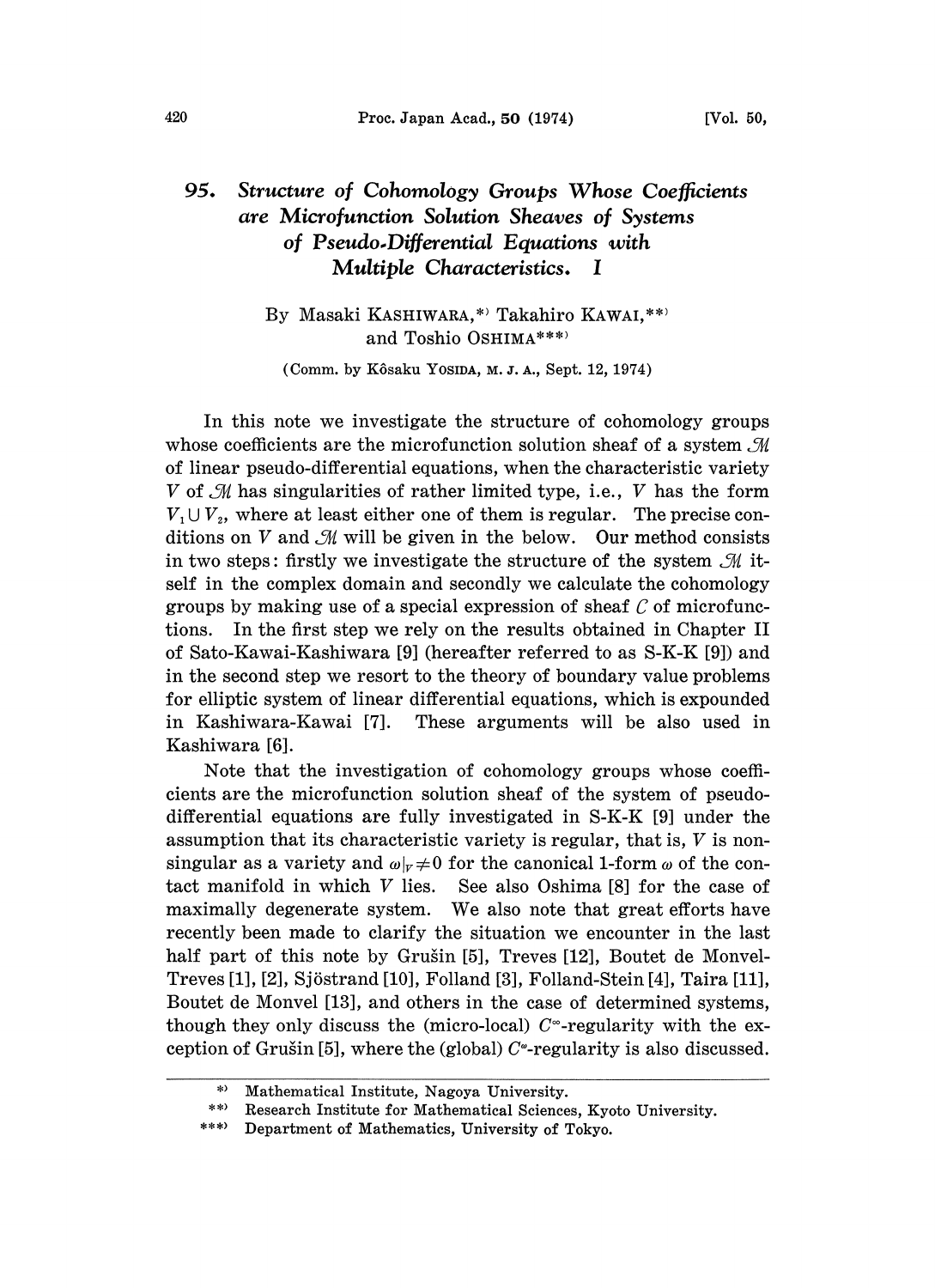In order to present all theorems in the simplest form as possible as we can, we have restricted the investigation to the simplest and the most typical cases in this note. The detailed arguments and the full scope of the applicability of our method will appear elsewhere.

We now begin with the following theorem, which tells that <sup>a</sup> new difficulty appears only in the situations treated in Theorems 3, 4 and 5 in the below as long as the geometrical structure of the crossing is "generic". In fact we need not seek for any new means other than those employed in S-K-K [9], whea we deal with the equations treated in Theorem 2 in the below.

**Theorem 1.** Let  $\mathcal{M}$  be an admissible system of pseudo-differential equations. Assume that its characteristic variety V is contained in  $V_1 \cup V_2$ , where  $V_j$  is a regular submanifold (i.e., non-singular and  $\omega|V_1\neq 0$  for the canonical 1-form  $\omega$ ). Assume further that codim<sub>b</sub>,  $(b_i \cap V_k)$   $(j \neq k, j, k = 1, 2)$  is greater than or equal to 2 for any bicharacteristic  $b_i$  of  $V_i$  (j=1,2). Then  $\mathcal M$  is canonically decomposed into the direct sum  $\mathcal{M}_1 \oplus \mathcal{M}_2$ , where  $\mathcal{M}_j$  is an admissible system of pseudodifferential equations whose support is contained in  $V_j$  (j=1,2, respectively).

The proof of this theorem relies on the fundamental structure theorem for systems of pseudo-differential equations in complex domain (Theorem 5.3.1 in Chap. II of S-K-K [9]) and an extension theorem of Hartogs' type for systems of pseudo-differential equations.

Remark. When we only assume that  $V_1$  is regular and that codim<sub>b</sub>,  $(b_1 \cap V_2)$  is greater than or equal to 2 for any bicharacteristic  $b_1$  of  $V_1$ , the conclusion of Theorem 1 still holds under the assumption that proj dim  $\mathcal{M} \leq$ codim  $V_1$ .

Theorem 1 combined with Theorem 2.3.10 in Chap. III of S-K-K [9] easily proves the following

Theorem 2. Assume that M defined on an open set  $\Omega$  in  $\sqrt{-1}S^*M$ satisfies conditions in Theorem 1 in a complex neighborhood of  $\Omega$ . Assume further that the generalized Levi form  $L_j$  of  $V_j$  (j=1,2) has at least  $(q+1)$  negative eigenvalues or at least  $(d_{x^*}-q+1)$  positive eigenvalues at any point  $x^*$  in  $V_j \cap V_j^c$  (j=1,2, respectively). Here  $d_{x^*}$ denotes the projective dimension of  $\mathcal M$  at  $x^*$ . Then

( 1 )  $\operatorname{Ext}_{p,Z}^q(\Omega; \mathcal{M}, \mathcal{C}_M) = 0$ holds for any locally closed subset  $Z$  of  $\Omega$ .

Taking account of Theorem <sup>1</sup> we investigate in detail the case where  $V_1 \cap V_2$  has codimension 1 both in  $V_1$  and in  $V_2$ . In this case an interesting complexity appears as the works of Treves and others referred to at the beginning of this notes suggest.

Before stating the precise conditions on  $\mathcal M$  we prepare the follow-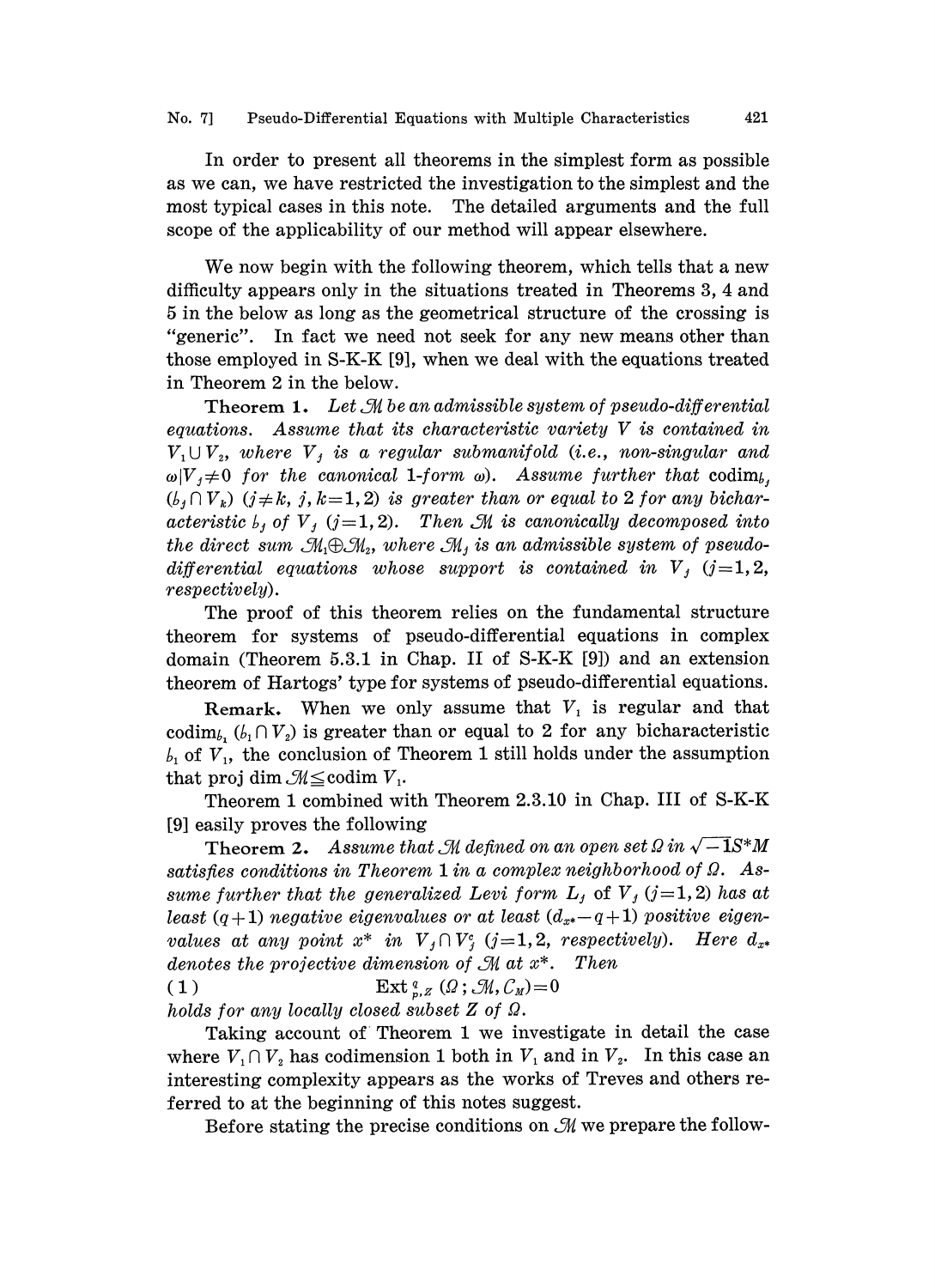ing notion concerning the structure of a submanifold  $V$  of a contact manifold with a canonical 1-form  $\omega$ .

If  $(\omega \wedge (d\omega)^r)|_V(x^*) \neq 0$  and  $(\omega \wedge (d\omega)^{r+1})|_V(x^*) = 0$ , then  $x^*$  is said to be a point of rank  $2r$  in V. If each point  $x^*$  in V is of rank  $2r$ , then V is said to be of rank 2r.

If we use this terminology, then saying that rank  $V$  is equal to  $2 \dim V - \dim X - 1$  is clearly equivalent to saying that V is regular.

If  $X$  is a purely imaginary contact manifold, then the Poisson bracket induces a skew symmetric form  $\{\xi, \eta\}$  on the cotangent vector space  $T^*_{x^*}X$  up to positive constant multiple. We define the hermitian form on  $C\otimes_R T^*_{x*}X = T^*_{x*}X^c$  by  $\{\xi, \bar{\eta}\}.$  Note that the generalized Levi form of a submanifold V of the complexification  $X^c$  of X is nothing but the restriction of this hermitian form onto the conormal vector space  $(T^*_V X^c)_{X^*}.$ 

Now we state the precise conditions on  $\mathcal{M}$ .

The system  $M$  of pseudo-differential equations we will study satisfies the following conditions  $(2) \sim (5)$ 

- (2)  $\mathcal{M}$  has the form  $\mathcal{P}'/\mathcal{J}$ , where symbol ideal J of  $\mathcal{J}$  is reduced.
- (3) Supp  $\mathcal{M} = V_1 \cup V_2$ , where  $V_1$  and  $V_2$  are regular and  $V_1$  and  $V_2$ intersect regularly along  $V_{12}= V_1 \cap V_2$ , i.e.,  $T_{x*}V_1 \cap T_{x*}V_2 = T_{x*}V_{12}$ for any  $x^*$  in  $V_1 \cap V_2$ .

(4) dim  $V_1$ =dim  $V_2$ =dim  $V_{12}$ +1 and rank  $V_1$ =rank  $V_2$ =rank  $V_{12}$ .

By virtue of conditions (2), (3) and (4)  $\beta$  contains a pseudo-differential operator P which has the form  $P_1P_2 + Q$  where  $P_j$  and Q are pseudo-differential operators of order  $m_j$  and  $m_1 + m_2 - 1$  respectively satisfying the following:

 $\sigma(P_j)|_{V_j}=0$  and  $\{\sigma(P_1),\sigma(P_2)\}|_{V_1\cup V_2}$  never vanishes. Here  $\sigma(P_j)$ denotes the principal symbol of  $P_i$ . Then the last condition is the following:

(5) 
$$
\left(d\left(\frac{\sigma(Q)}{\{\sigma(P_2),\sigma(P_1)\}}\right)\wedge\omega\right)_{|_{V_1\cap V_2}}
$$
 never vanishes.

Remark. The analytic function  $\kappa = \sigma(Q)/{\{\sigma(P_2), \sigma(P_1)\}}$  restricted onto  $V_{12} = V_1 \cap V_2$  is well-defined by  $\mathcal J$  up to the permutation between  $V_1$  and  $V_2$ . The permutation will bring  $\kappa$  into  $1-\kappa$ . See also Boutet de Monvel-Treves [1].

Under these assumptions we may find a canonical form in complex domain of such a system of pseudo-differential equations by a "quantized" contact transformation, that is, we have the following theorem.

Theorem 3. A system  $\mathcal M$  of pseudo-differential equations satisfying conditions (2) $\sim$ (5) may be micro-locally brought to the following system  $\mathfrak N$  in complex domain by a suitable contact transformation.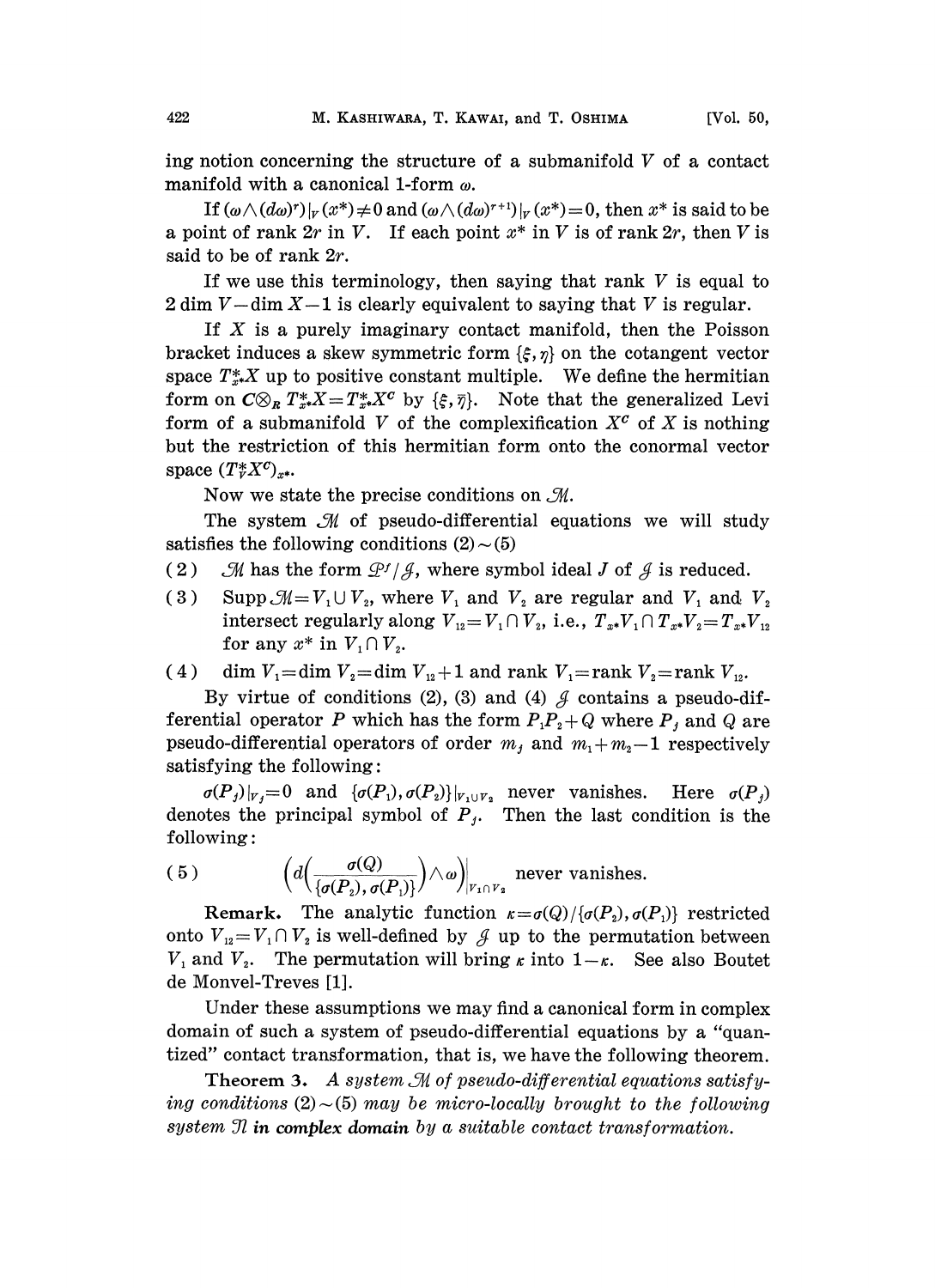No. 7] Pseudo-Differential Equations with Multiple Characteristics 423

$$
\mathfrak{N}\!:\!\left\{\hspace{-0.2cm}\begin{array}{l} \left(\hspace{-0.2cm}z_1\frac{\partial}{\partial z_1}\hspace{-0.2cm}-\hspace{-0.2cm}z_{n-1}\hspace{-0.2cm}\right)\hspace{-0.2cm}u\hspace{-0.2cm}=\hspace{-0.2cm}0 \\ \frac{\partial u}{\partial z_j}\hspace{-0.2cm}=\hspace{-0.2cm}0, \qquad \hspace{-0.2cm}j\hspace{-0.2cm}=\hspace{-0.2cm}2,\,\cdots,d\,\left(d\hspace{-0.2cm}<\hspace{-0.2cm}n\hspace{-0.2cm}-\hspace{-0.2cm}1\hspace{-0.2cm}\right)\hspace{-0.2cm}.\end{array}\right.
$$

Here we consider  $\mathcal{I}$  near  $(z; \zeta_1, \dots, \zeta_{n-1}, \zeta_n)=(0, \dots, 0, z_{n-1}^0, 0, 0, \dots, 0, 1).$ 

The proof of this theorem is performed in the following two steps: firstly, conditions (2), (3) and (4) allow us to bring  $\mathcal M$  micro-locally into the following system  $\mathcal{M}'$  by the aid of a suitable "quantized" contact transformation and by the application of the division theorem of into the following system  $\mathcal{M}'$  by the aid of a suitable "quantized" con-Weierstrass' type for pseudo-differential operators.

$$
\mathcal{M}'\colon\begin{cases}\left(z,\frac{\partial}{\partial z_1}+Q(z',D')\right)u=0\\ \frac{\partial u}{\partial z_j}=0,\qquad j=2,\,\cdots,d.\end{cases}
$$

Here z' and D' denote  $(z_{d+1}, \dots, z_n)$  and  $\left(\frac{\partial}{\partial z_{d+1}}, \dots, \frac{\partial}{\partial z_n}\right)$  and  $Q(z', D')$ 

is a pseudo-differential operator of order 0.

Nextly condition (5) allows us to find a "quantized" contact transformation which commutes with  $z_1$  and  $\frac{\partial}{\partial z_1}$  and which brings  $\mathcal{M}'$ micro-locally into the following system

$$
\mathcal{\mathcal{\mathcal{U}}\colon }\begin{cases}(z_1\frac{\partial}{\partial z_1}-z_{n-1}\big)u\!=\!0\\ \frac{\partial u}{\partial z_1}\!=\!0,\qquad j\!=\!2,\,\cdots,d.\end{cases}
$$

Now we apply Theorem 3 to calculate the cohomology groups having as coefficients the microfunction solution sheaf of  $\mathcal{M}$  which satisfies the following conditions  $(6) \sim (8)$  beside conditions  $(2) \sim (5)$ .

- (6) The generalized Levi forms of  $V_1$  and  $V_2$  are non-degenerate, and the hermitian form  $\{\xi, \overline{\eta}\}$  is non-degenerate on  $(T_{\nu}^*, X^c)_{x^*}$  $(T^*_{r_*}X^c)_{x^*}$ , where  $X^c$  is the complexification of  $\sqrt{-1}S^*M$ .
- (7)  $V_1 \cap V_2^c = V_2 \cap V_2^c$ . We denote by W the real locus of this mani-<br>fold, which turns out to be a purely imaginary contact manifold.<br>(8)  $\{d\sigma(Q)|_W, d\sigma(Q)^c|_W\} \neq 0$ . fold, which turns out to be a purely imaginary contact manifold.
- 
- ( 9 )  $\sigma(Q)$  never takes integral values.  $\{\sigma({\bm P}_2),\sigma({\bm P}_1)\}$

Remark. Condition (9) is imposed here in order to make the argument simpler. In our subsequent note we discuss the case where condition (9) fails. Condition (8) is a eehnieal one and we hope we will be able to drop it.

Under these assumptions we discuss the problem classifying it into the following two cases according to the signatures of the generalized Levi forms of  $V_1$  and  $V_2$ . We denote by  $L_j$  the generalized Levi form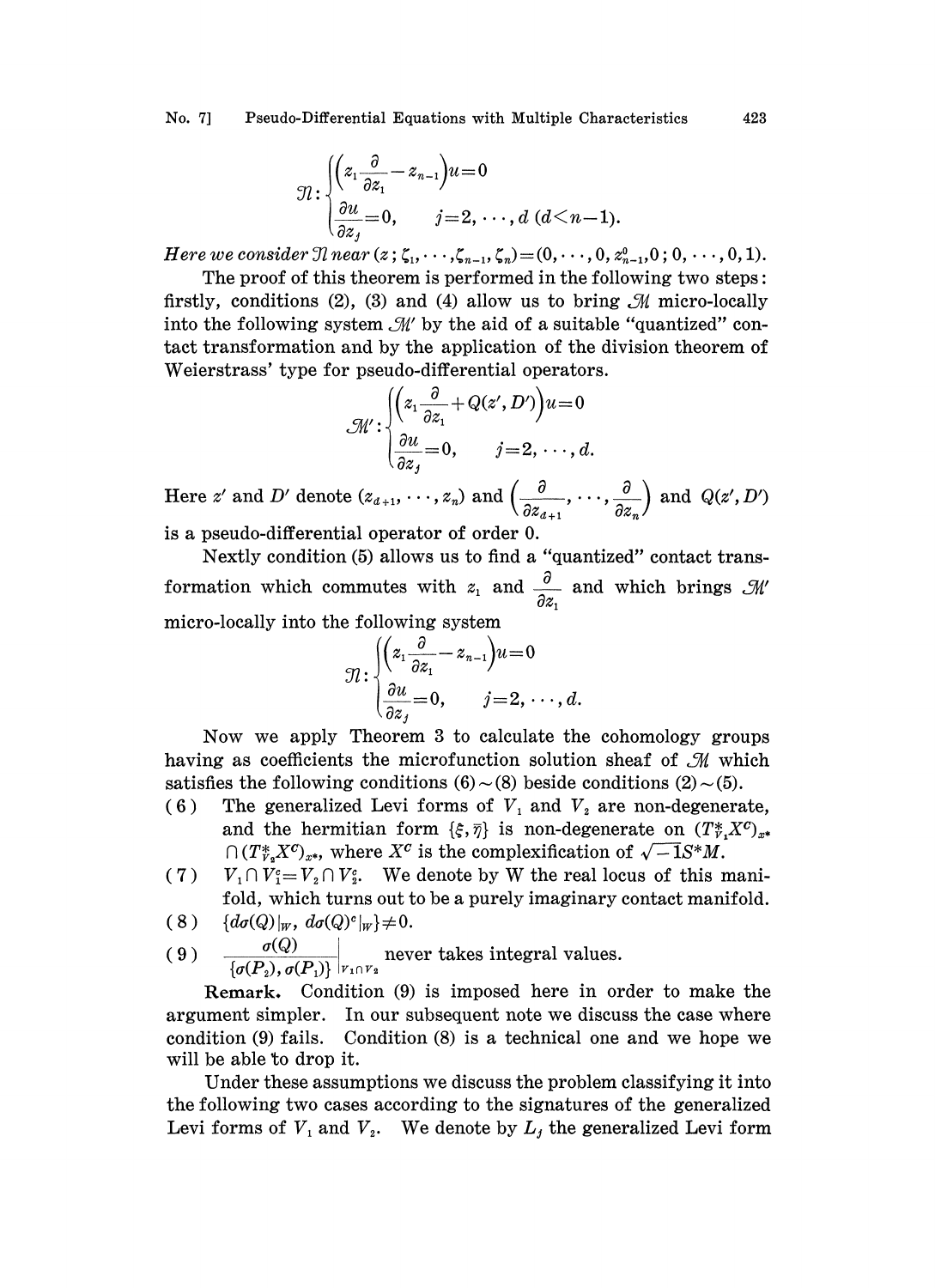of  $V_i$  (j=1, 2, respectively). Its signature  $(p, q)$  means by definition the pair of the numbers of its positive eigenvalues and its negative eigenvalues.

- Case A. The signature of  $L_1$  is different from that of  $L_2$ .<br>Case B. The signature of  $L_1$  is equal to that of  $L_2$ . We
- The signature of  $L_1$  is equal to that of  $L_2$ . We denote it by  $(d-q, q)$ .

Theorem 4. Assume that  $\mathcal{M}$  satisfies conditions (2) $\sim$ (9). Then, in Case A, we have

$$
(10) \t\t\t\mathcal{E}_{xt_p^j}(\mathcal{M}, \mathcal{C}) = 0
$$

for any  $j$ .

Theorem 5. Assume that  $\mathcal M$  satisfies conditions (2)  $\sim$  (9). Then, in Case B,

(11)  $\mathcal{E}_{xt_0}^j(\mathcal{M}, \mathcal{C}) = 0$ 

holds for  $j \neq q$  and the remaining q-th cohomology group is isomorphic to  $C_W^2$ . Here  $C_W$  denotes the sheaf of microfunctions on  $W=V_1$  $\bigcap \sqrt{-1}S^*M = V_2 \bigcap \sqrt{-1}S^*M.$ 

In order to prove these theorems we realize sheaf  $\mathcal C$  of microfunctions on the conormal bundle  $S_H^*Y$  of a hypersurface H of real codimension 1 in a complex manifold of  $Y$  and investigate the structure of holomorphic solutions of the system  $\mathfrak{N}$  on Y.

Remark. We may discuss the micro-local solvability and regularity for a wider class of pseudo-differential equations other than the equations discussed here. The equation  $\left[\sum_{k=1}^{n}(Z_k\overline{Z}_k+\overline{Z}_k\overline{Z}_k)-i\alpha\frac{\partial}{\partial t}\right]u(x, t)$ =0 with  $Z_k = \frac{1}{2} \left( \frac{\partial}{\partial x_k} + i \frac{\partial}{\partial x_{n+k}} - 2i(x_k + ix_{n+k}) \frac{\partial}{\partial t} \right) (k=1,\dots,n)$  and  $\alpha \in \mathbb{C}$ falls into such a class. This is the equation of the type discussed in Folland [3]. See also Folland-Stein [4]. We note that not only the

 $C^{\infty}$ -regularity but also  $C^{\infty}$ -regularity does hold for the solutions of this equation if  $\alpha \neq \pm n, \pm (n + 2), \pm (n + 4), \cdots$ .

## References

- [1] Boutet de Monvel, L., and Treves, F.: On a class of pseudo-differential operators with double characteristics (to appear).
- [2] ----: On a class of systems of pseudo-differential equations with double characteristics (to appear).
- [3] Folland, G. B.: A fundamental solution for a subelliptic operator. Bull. A. M. S., 79, 373-376 (1973).
- [4] Folland, G. B., and Stein, E. M.: Parametrices and estimates for the  $\bar{\partial}_{b}$ complex on strongly pseudoconvex boundaries (to appear).
- [5] Grušin, V. V.: On a class of elliptic pseudo-differential operators degenerate on a submanifold. Math. Sbornik, 13, 155-185 (1971).
- [6] Kashiwara, M.: Systems of pseudo-differential equations of non Cauchy-Riemann type (in preparation).